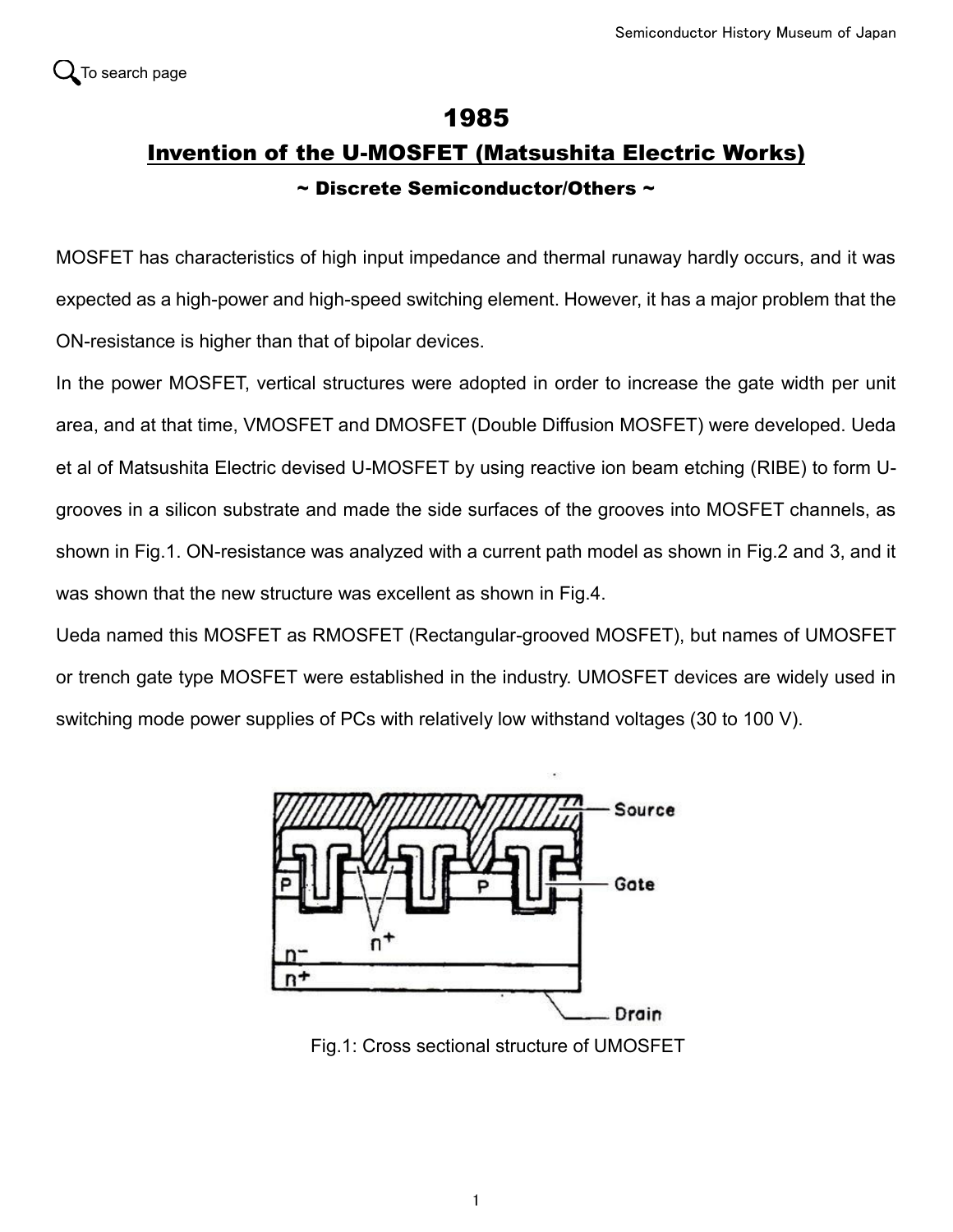

Fig. 2: Current path model for calculating ON-resistance of UMOSFET<sup>[1]</sup>



Fig. 3: Current path models for VMOSFET(a) and DMOSFET(b)(1)